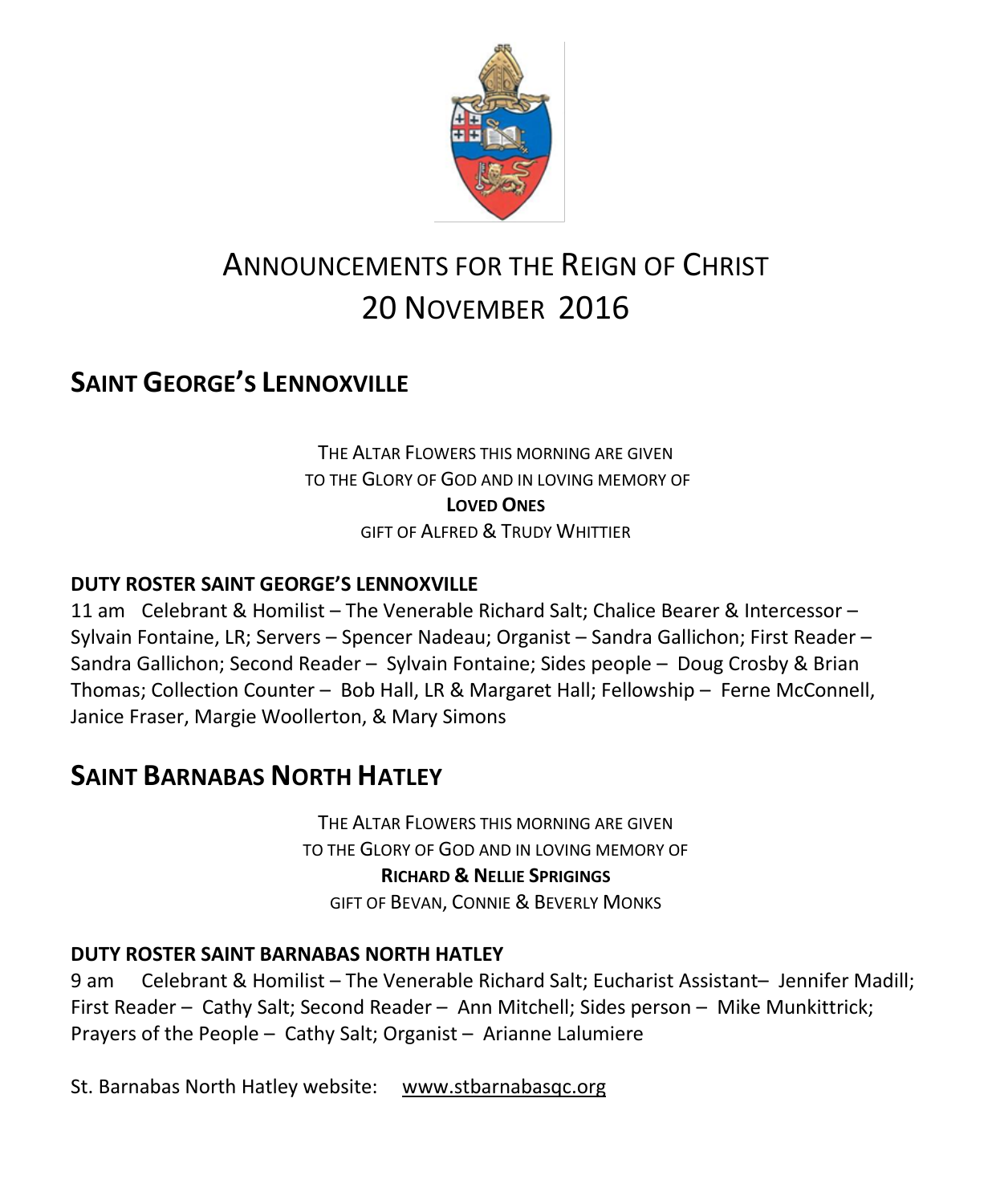## ON THIS WEEK

#### **COOKSHIRE & BURY SERVICE, LUNCH & PARISH MEETING – BURY – TODAY**

TODAY – Nov. 20<sup>th</sup>, St. Paul's, Bury and St. Peter's, Cookshire will meet for one service at 10 am in St. Paul's Bury for HE with Edward Simonton followed by a pot-luck lunch and "parish" meeting.

#### **ANNUAL SEAMEN SHOEBOX SERVICE – COATICOOK**

Sunday, Nov. 27, 2016 at 10:30 am at St. Stephen`s Church, Coaticook Graham Reynolds from the Port of Quebec Seaman's Mission will be attending and will take the shoeboxes back to Quebec to be distributed to the seaman. Lunch reservations will be taken for the Restaurant Jacko`s, Coaticook. To reserve, please contact Sharrell Matthews at 819-837- 0192 before Nov. 22nd. Service at Ayer`s Cliff will be cancelled that day. Everyone welcome !!

#### **ORDINATION – QUEBEC CITY**

Cynthia Ann Patterson will be ordained on Sunday, Nov. 27 at 5 pm in the Cathedral of the Holy Trinity, Quebec City. All are welcome. Clergy & lay readers are invited to vest (in red).

#### **ANNUAL CHRISTMAS TEA & BAZAAR – RICHMOND**

Saturday, November 26 from 1:30 – 3:00 at St Anne's Church, Richmond Annual Christmas Tea and Bazaar. Bazaar and Food tables open at 1 pm, Tea starts at 1:30 pm till 3. Silent Auction closes at 3.

#### **ST. GEORGE'S CHRISTMAS TEA & BAZAAR – LENNOXVILLE**

Saturday, November 26 from 1:00 – 4:00 pm Admission of \$7.00 for the Tea. The Silent Auction, Delightful Muddle, home cooking, candy, jewellery, hand-knit & crochet items along with other hand-crafted goodies make interesting sales tables. All welcome!

#### **BAZAAR SETUP & DONATIONS – LENNOXVILLE**

Bazaar setup will be **Wed. Nov. 23 at 6:30 p.m.** Many strong backs are needed to help set up. Anyone wishing to make any articles to donate for the Sales Tables may bring them to the Church Hall on Thursday, Nov. 24 or Friday, Nov. 25. Your contributions for the Bazaar will help to make it a successful fund raising event once more!

#### **ST. MARK'S CAROL SERVICE – LENNOXVILLE**

A service of carols and readings for Advent and Christmas will take place in St. Mark's Chapel on the Bishop's University campus on Saturday, November 26 at 7:30 p.m. and Sunday, November 27 at 4 p.m. Music by the chapel choir under the direction of Sarah Heath and accompanied by Mi-Kyong Lee on the organ and piano. Free will offering for local charities. Free parking.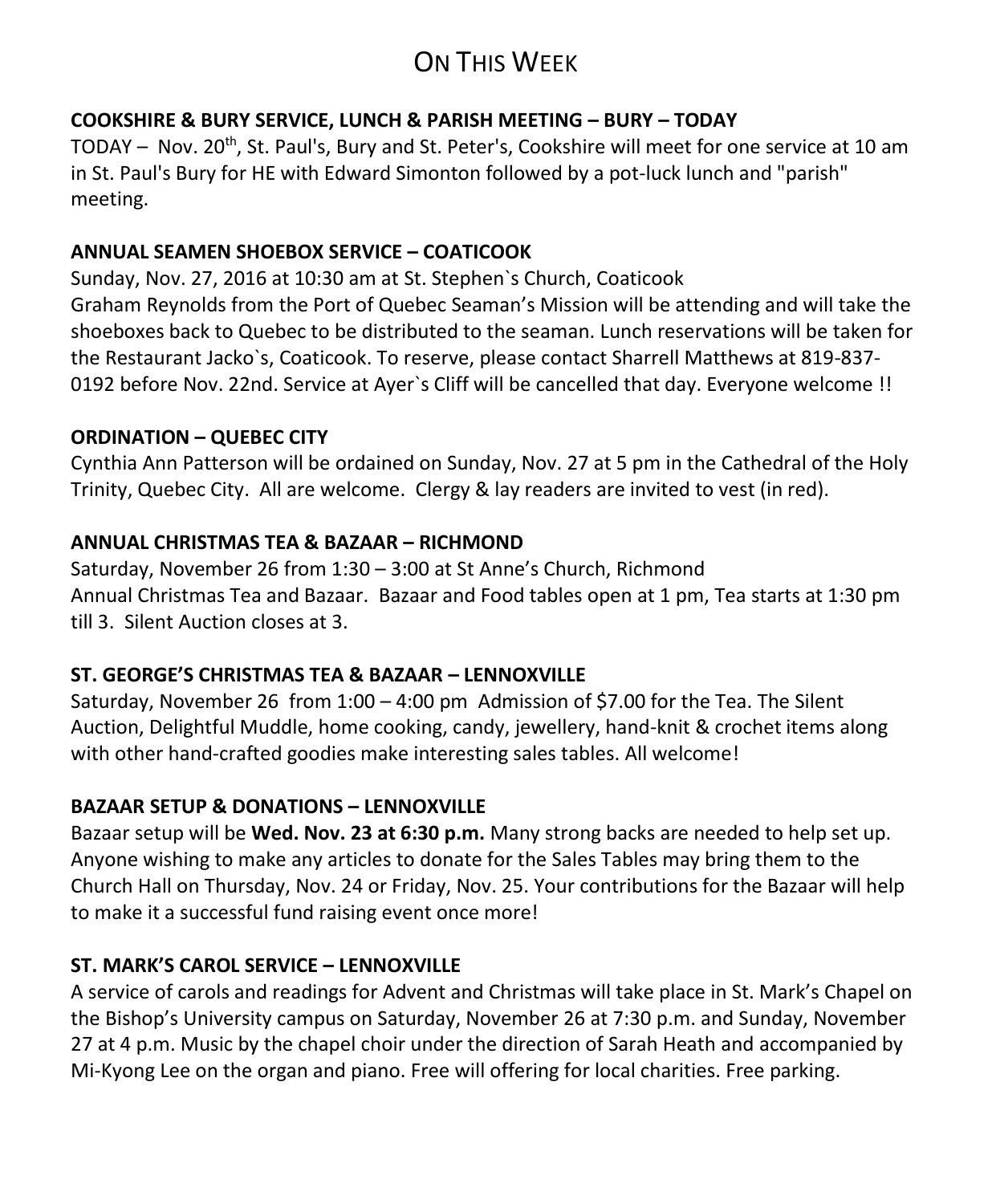#### **2017 CANADIAN CHURCH CALENDARS**

The Evening ACW is selling 2017 Canadian Church Calendars for \$7. Please contact Janice Fraser at 819-563-9132.

#### **CHRISTMAS WREATHS**

Order your Christmas wreath from the Evening ACW for \$20. Contact Margie Woollerton at 819- 346-6784. Come help decorate wreaths Nov. 21 and Nov. 28 from 9 am -12 pm in Lower Hall.

### **SERVICES NEXT WEEK**

| <b>NEXT SUNDAY</b> | 9 AM               | <b>MORNING PRAYER</b>                     | <b>NORTH HATLEY</b> |
|--------------------|--------------------|-------------------------------------------|---------------------|
|                    | $9:15$ AM          | <b>HOLY EUCHARIST</b>                     | <b>MAGOG</b>        |
|                    | 9:30 AM            | <b>HOLY EUCHARIST</b>                     | RICHMOND            |
|                    | 9:30 AM            | <b>SERVICE OF THE WORD</b>                | <b>BURY</b>         |
|                    | 10:30 AM           | <b>HOLY EUCHARIST</b>                     | <b>COATICOOK</b>    |
|                    | <b>11 AM</b>       | <b>SERVICE OF THE WORD</b>                | LENNOXVILLE         |
|                    | <b>11 AM</b>       | <b>HOLY EUCHARIST</b>                     | <b>DANVILLE</b>     |
|                    | <b>11 AM</b>       | SERVICE OF THE WORD                       | <b>COOKSHIRE</b>    |
|                    | $1:30 \text{ }$ PM | <b>RESERVED SACRAMENT</b>                 | <b>KIRKDALE</b>     |
|                    |                    | THE SERVICE IN AYER'S CLIFF IS CANCELLED. |                     |

## UPCOMING EVENTS

#### **CHRISTMAS BAZAAR – AYER'S CLIFF**

St. George's Ayer's Cliff will be having a Christmas Bazaar on Saturday, Dec. 3rd from 9-11:30. Beautiful gifts.

#### **CHRISTMAS COUNTRY GOSPEL HOUR – DANVILLE**

Sunday, December 4 at 2:00 pm at St Augustine's Church, Danville The Christmas version of Country Gospel Hour. The young people will perform the play "A Christmas to Believe In" and Dave McBurney and friends provide the music. Christmas treats will be served, and there will be a bake sale to raise funds for Gifts for Mission.

#### **ECUMENICAL ADVENT GATHERING 2016 – LENNOXVILLE**

Sunday, December 4 at 2:00 pm at Lennoxville United Church Ecumenical Advent Gathering 2016. This will be a time for lessons and carols, stories and songs. Let us come together in Joy and in Hope, celebrating the Love and Peace we experience in Christ.